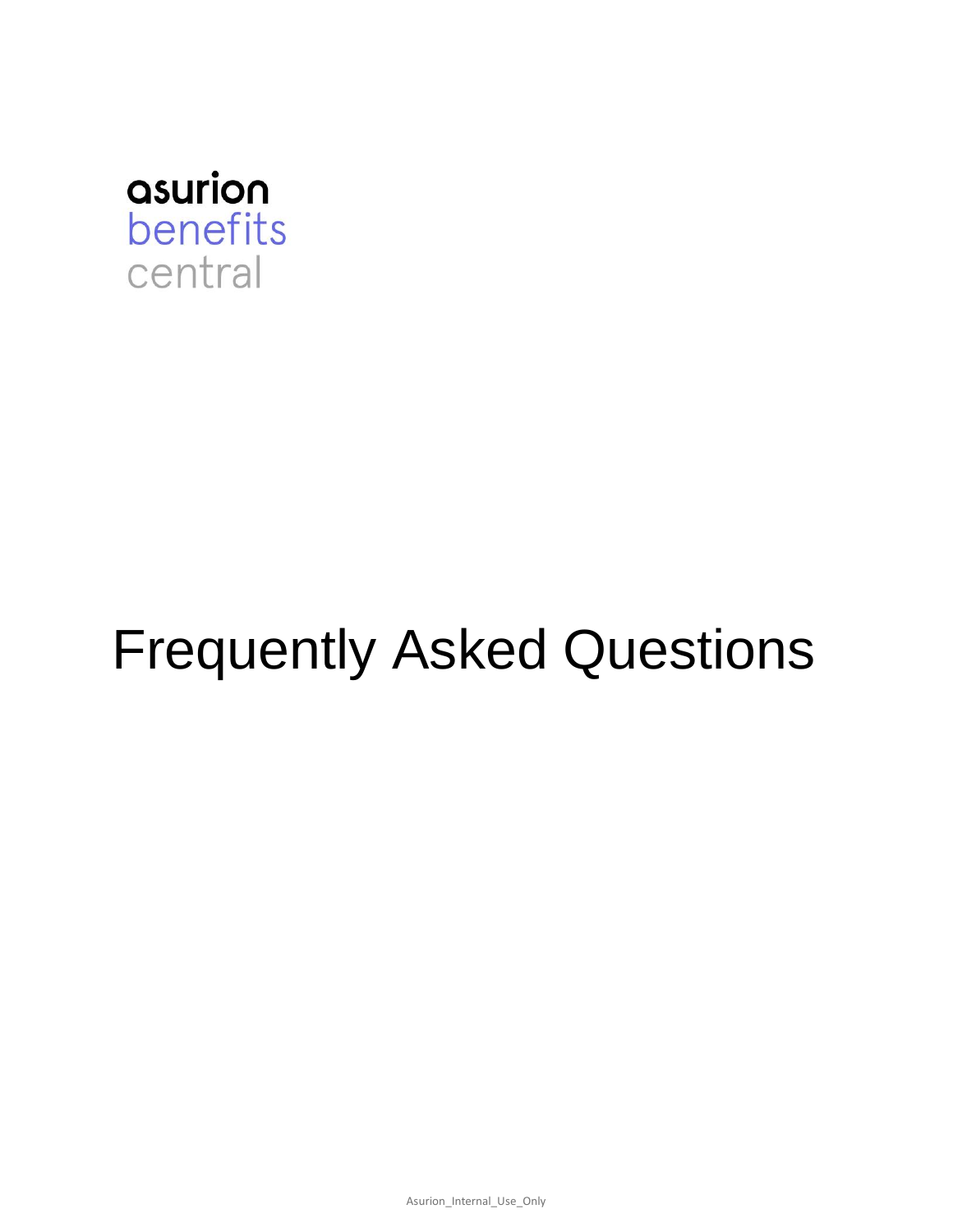## FAQs

If you have a specific question, see if it's in the list below and click on the link to be taken directly to the answer you're looking for. Otherwise, feel free to browse and scan the FAQs at your own pace.

| <b>Asurion Benefits Central</b><br>4 |                                                                                              |                |  |  |
|--------------------------------------|----------------------------------------------------------------------------------------------|----------------|--|--|
| 1.                                   | What is Asurion Benefits Central?                                                            | 4              |  |  |
| 2.                                   | What are the advantages of the ABC?                                                          | 4              |  |  |
| 3.                                   | Where can I get more information?                                                            | 4              |  |  |
| <b>Enrollment</b>                    |                                                                                              |                |  |  |
| 4.                                   | Who is eligible for coverage?                                                                | 6              |  |  |
| 5.                                   | What will I need to do?                                                                      | 6              |  |  |
| 6.                                   | What happens if I don't enroll?                                                              | 6              |  |  |
| 7.                                   | Can I enroll from home?                                                                      | 6              |  |  |
| 8.                                   | Can I confirm the benefits I selected after I complete my enrollment?                        | 6              |  |  |
| <b>My Options</b>                    |                                                                                              |                |  |  |
| 9.                                   | What are my options for medical and prescription coverage?                                   | $\overline{7}$ |  |  |
| 10.                                  | I live in California. Are my medical options different?                                      | $\overline{7}$ |  |  |
| 11.                                  | Can I use the same providers as I do today?                                                  | $\overline{7}$ |  |  |
| 12.                                  | Why should I use in-network providers?                                                       | $\overline{7}$ |  |  |
| 13.                                  | How should I choose an insurance carrier if my dependents and<br>I live in different states? | $\overline{7}$ |  |  |
| 14.                                  | How do I decide which medical option is right for me?                                        | 8              |  |  |
| 15.                                  | Are pre-existing conditions covered?                                                         | 8              |  |  |
| 16.                                  | How are my prescriptions covered?                                                            | 8              |  |  |
| 17.                                  | What is "prior review" and when is it required?                                              | 8              |  |  |
| 18.                                  | What do I need to know about dental networks?                                                | 9              |  |  |
| 19.                                  | What do I need to know about vision networks?                                                | 9              |  |  |
| 20.                                  | What other benefit options are available to me through the ABC?                              | 9              |  |  |

Asurion FAQs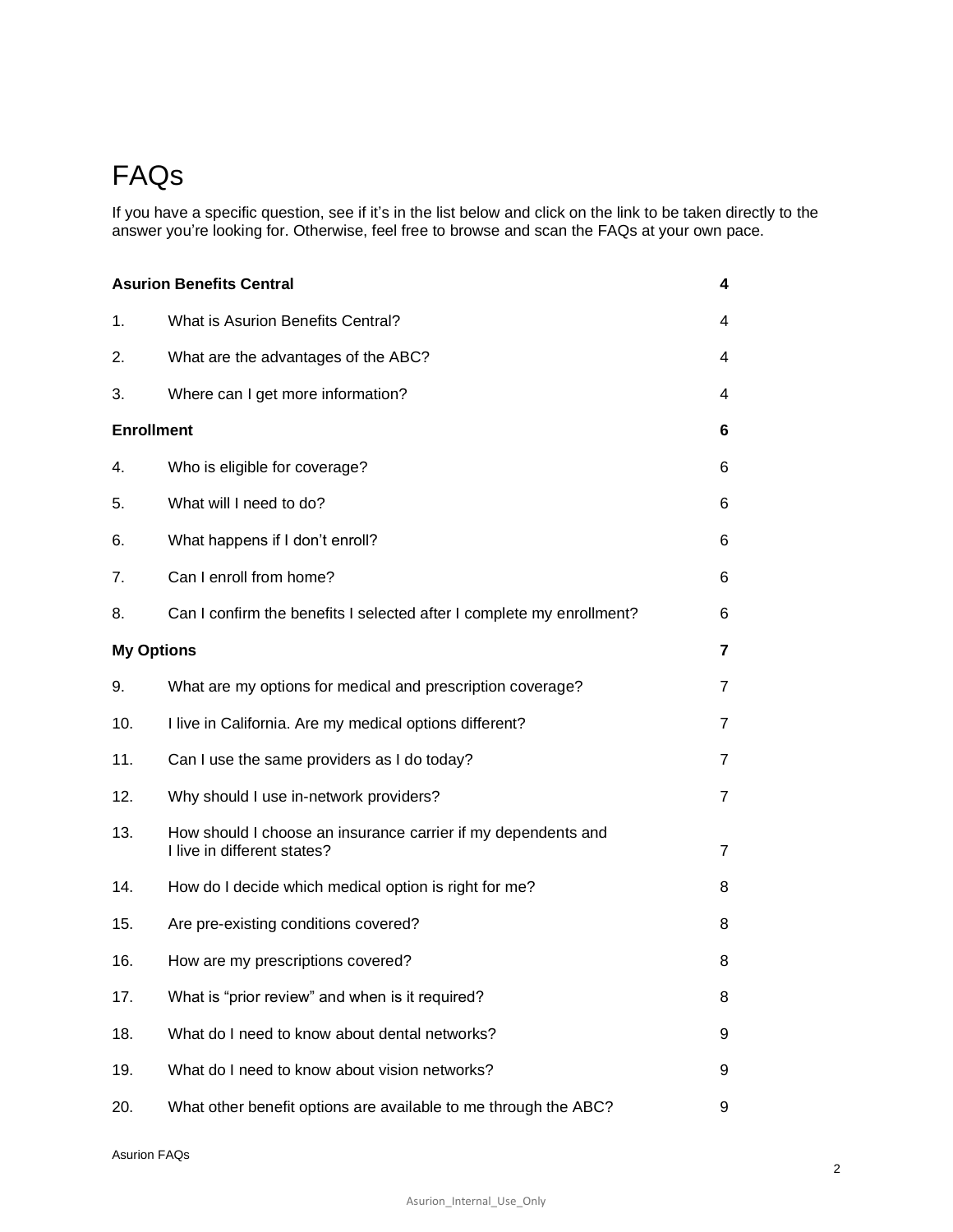| <b>Paying for Coverage</b><br>10 |                                                                                                              |    |  |  |
|----------------------------------|--------------------------------------------------------------------------------------------------------------|----|--|--|
| 21.                              | When will I find out the cost of coverage?                                                                   | 10 |  |  |
| 22.                              | Do I get to keep the Asurion premium credit if I don't enroll in coverage?                                   | 10 |  |  |
| 23.                              | What happens if I enroll in the Silver (high-deductible) option and have<br>expenses early in the plan year? | 10 |  |  |
| 24.                              | What's a Health Savings Account?                                                                             | 10 |  |  |
| 25.                              | Why would I want to use an HSA?                                                                              | 10 |  |  |
| 26.                              | How is an HSA different from a Healthcare Flexible Spending Account?                                         | 11 |  |  |
| 27.                              | Can I enroll in both an HSA and a Dental and Vision Flexible Spending Account?11                             |    |  |  |
| 28.                              | Can I contribute to an HSA if I am covered under my spouse's general<br>purpose Healthcare FSA?              | 11 |  |  |
| 29.                              | Can I contribute to an HSA?                                                                                  | 11 |  |  |
|                                  | <b>Other Benefits</b>                                                                                        | 12 |  |  |
| 30.                              | Why don't I have the option to purchase disability insurance?                                                | 12 |  |  |
| 31.                              | Can I elect disability buy-up coverage?                                                                      | 12 |  |  |
| 32.                              | Do I need to complete an evidence of insurability form for supplemental<br>life insurance?                   | 12 |  |  |
| 33.                              | Why are my dependents showing as "Unverified" in the benefits system?                                        | 12 |  |  |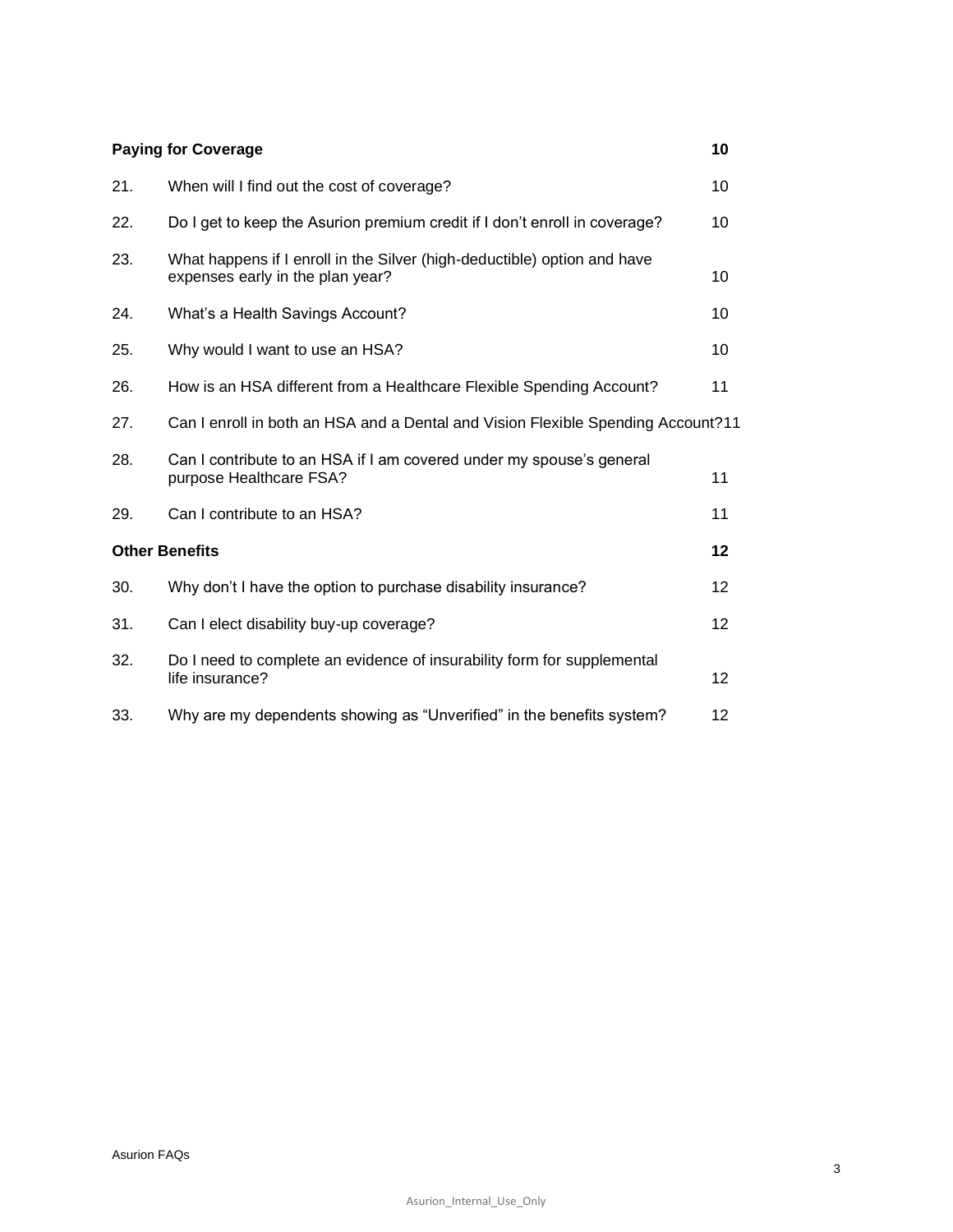## <span id="page-3-0"></span>**Asurion Benefits Central**

#### <span id="page-3-1"></span>**1. What is Asurion Benefits Central?**

The Asurion Benefits Central website provides you with a wide variety of choices for your medical, dental, vision and other benefits coverage. You get to choose (and use) the benefits that best fit your unique health and financial needs. It puts YOU in the center of the experience, providing you with not only more choices and control, but also with a user-friendly benefits enrollment and administration site, with interactive decision tools, year-round educational resources and personalized customer service.

The ABC is powered by the Aon Active Health Exchange™ (not related to any public healthcare or benefits sites). Just like an online store, you're able to see all your options, check ratings of insurance carriers and sort by the features that are most important to you. Through the ABC, you shop for coverage from multiple health insurance carriers who are competing for your business. By the time you complete your enrollment, you should feel confident that you've selected the right coverage options for your unique life situation and budget.

#### <span id="page-3-2"></span>**2. What are the advantages of the ABC?**

The medical and prescription, dental, and vision benefits available through the ABC offer you:

- **Competitive pricing**. The insurance carriers are competing for your business, so it's in their best  $\blacksquare$ interests to offer their best prices. Plus, Asurion will provide a credit to use toward the cost of medical and dental coverage.
- **Choices**. Through the ABC, you're able to choose from several coverage levels, a variety of  $\blacksquare$ insurance carriers and a range of costs.

In addition, you have the option to enroll in other valuable benefits through the ABC—including legal services, identity theft protection, long-term care coverage, and critical illness, accident and hospital indemnity insurance.

**You also have help when you need it.** There are great tools and resources to help you every step of the way. See question #3 for details about tools and resources and when they're available to you.

#### <span id="page-3-3"></span>**3. Where can I get more information?**

The ABC offers lots of resources that are available to help you before, during and after enrollment.

| To do this                                                                                                                    | Go HERE during this timeframe                                                                                                                                                                                                                                               |                                                                                                                                                                                                                 |                                                                                                  |  |
|-------------------------------------------------------------------------------------------------------------------------------|-----------------------------------------------------------------------------------------------------------------------------------------------------------------------------------------------------------------------------------------------------------------------------|-----------------------------------------------------------------------------------------------------------------------------------------------------------------------------------------------------------------|--------------------------------------------------------------------------------------------------|--|
|                                                                                                                               | Before you enroll                                                                                                                                                                                                                                                           | When you enroll                                                                                                                                                                                                 | After you enroll                                                                                 |  |
| Find what you<br>need to know<br>about benefits<br>before, during and<br>after Annual<br><b>Benefits</b><br><b>Enrollment</b> | Access ABCInfoShare.online anytime, anywhere you have<br>Internet access to learn everything you need to know about<br>your benefit plans.                                                                                                                                  |                                                                                                                                                                                                                 | Visit year-round for<br>practical tips that help<br>you to get the most out of<br>your benefits. |  |
| <b>Compare the</b><br>costs of your<br>medical, dental<br>and vision<br>coverage options                                      | The ABC Pricing Tool:<br>Use this interactive pricing<br>tool to compare the costs of<br>your medical, dental and<br>vision options. Find the ABC<br>Pricing Tool at<br>http://benefitspricing.com/as<br>urion/ (Contact an ABC<br>representative to get<br>the access code | You can compare premiums<br>and plan designs when you<br>enroll via the ABC. Get there<br>with single sign-on through ABC<br>24/7 on the Homebase<br>launchpad, or visit the URL at<br>asurion.benefitsnow.com. | Not applicable                                                                                   |  |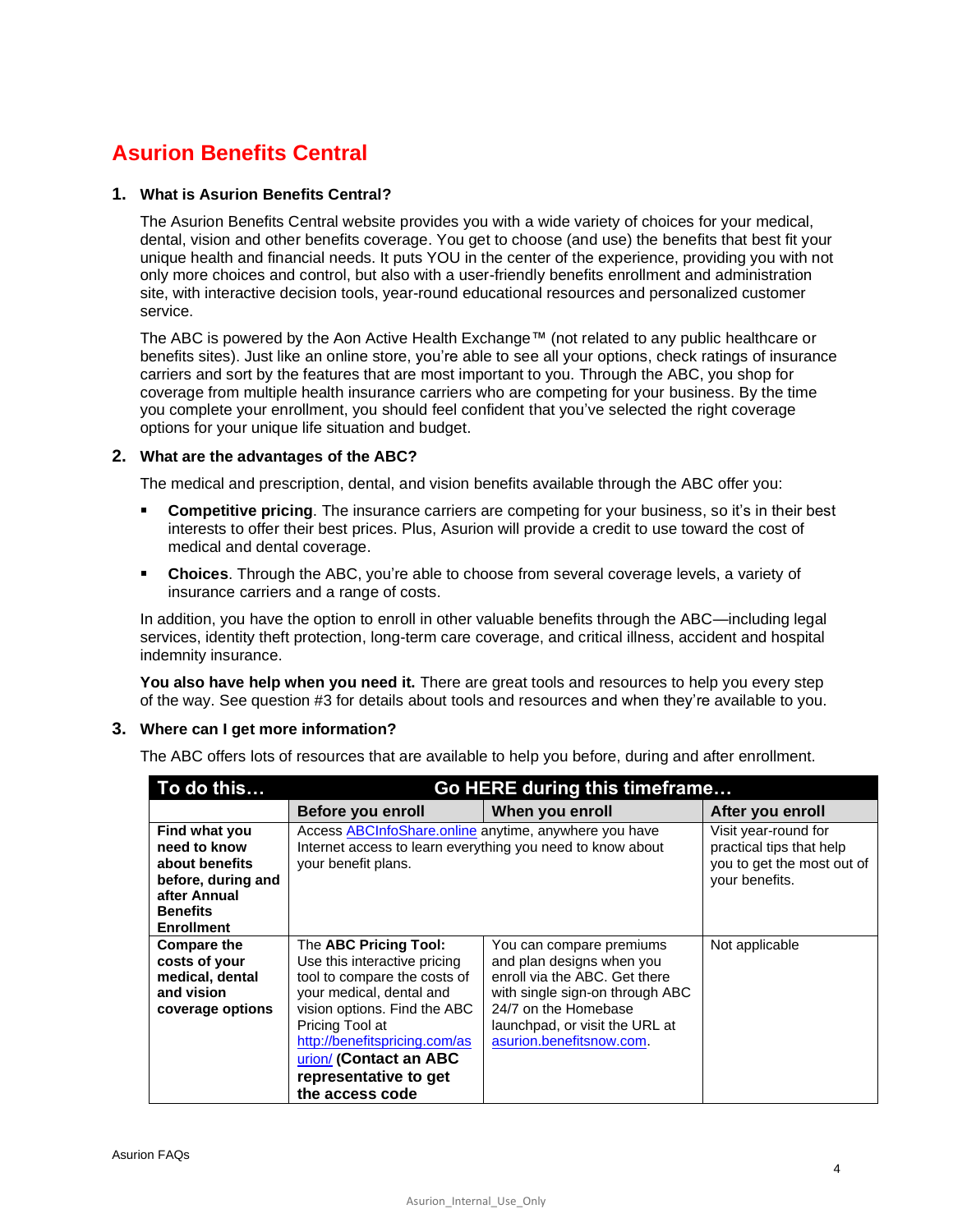| To do this                                                                                                                                                   | Go HERE during this timeframe                                                                                                                                                                                    |                                                                                                                                                                                                                                                                                                                                                                                                                                                                                                                                                                                                                                                                                                      |                                                                                                                                                                                                                                                                                  |  |  |  |
|--------------------------------------------------------------------------------------------------------------------------------------------------------------|------------------------------------------------------------------------------------------------------------------------------------------------------------------------------------------------------------------|------------------------------------------------------------------------------------------------------------------------------------------------------------------------------------------------------------------------------------------------------------------------------------------------------------------------------------------------------------------------------------------------------------------------------------------------------------------------------------------------------------------------------------------------------------------------------------------------------------------------------------------------------------------------------------------------------|----------------------------------------------------------------------------------------------------------------------------------------------------------------------------------------------------------------------------------------------------------------------------------|--|--|--|
|                                                                                                                                                              | Before you enroll                                                                                                                                                                                                | When you enroll                                                                                                                                                                                                                                                                                                                                                                                                                                                                                                                                                                                                                                                                                      | After you enroll                                                                                                                                                                                                                                                                 |  |  |  |
| <b>Check provider</b><br>networks, how<br>your prescriptions<br>are covered, and<br>available health<br>support programs<br>offered by<br>insurance carriers | Visit the Make It Yours educational website at<br>resources.<br>questions. Contact information is available on the Make It<br>Yours website.<br>to get "The Inside Scoop" and find out how to work the<br>money. | asurion.makeityoursource.com to get up to speed on provider<br>networks, prescription information and other insurance carrier<br>You can even contact insurance carriers directly with specific<br>While you're on Make It Yours, opt-in with your email address<br>healthcare system, be a savvy shopper and even save some                                                                                                                                                                                                                                                                                                                                                                         | Once you're a member:<br>Take advantage of all the<br>tools, resources and<br>information offered<br>through your insurance<br>carrier. For questions<br>about your coverage,<br>always start with your<br>carrier's member site.<br>They have final<br>authority on all claims. |  |  |  |
| Enroll in your<br>benefits and use<br>personalized tools<br>to help make your<br>choices                                                                     | Access your current,<br>personalized coverage<br>details and manage your<br>benefits.                                                                                                                            | Log on to the ABC using single<br>sign-on through ABC 24/7 on<br>the Homebase launchpad, or<br>at asurion.benefitsnow.com<br>where you can compare your<br>options, get helpful decision<br>support and enroll. You'll also<br>see the credit amount from<br>Asurion and prices by option.<br>If you still have questions, you<br>can reach a customer service<br>representative by web chat<br>through the ABC website. You<br>can also call 844.968.6278.<br>from 8 a.m. to 8 p.m. ET,<br>Monday through Friday. If you<br>don't connect with a<br>representative right away, you'll<br>have the option to save your<br>place in line and be called back<br>once a representative is<br>available. | Once coverage begins:<br>Access your<br>personalized coverage<br>details and manage your<br>benefits throughout the<br>vear.                                                                                                                                                     |  |  |  |
| Get on-the-go<br>access to your<br>insurance carrier                                                                                                         |                                                                                                                                                                                                                  |                                                                                                                                                                                                                                                                                                                                                                                                                                                                                                                                                                                                                                                                                                      | After you're a member,<br>download your insurance<br>carrier's mobile app.<br>Most insurance carriers<br>have one.                                                                                                                                                               |  |  |  |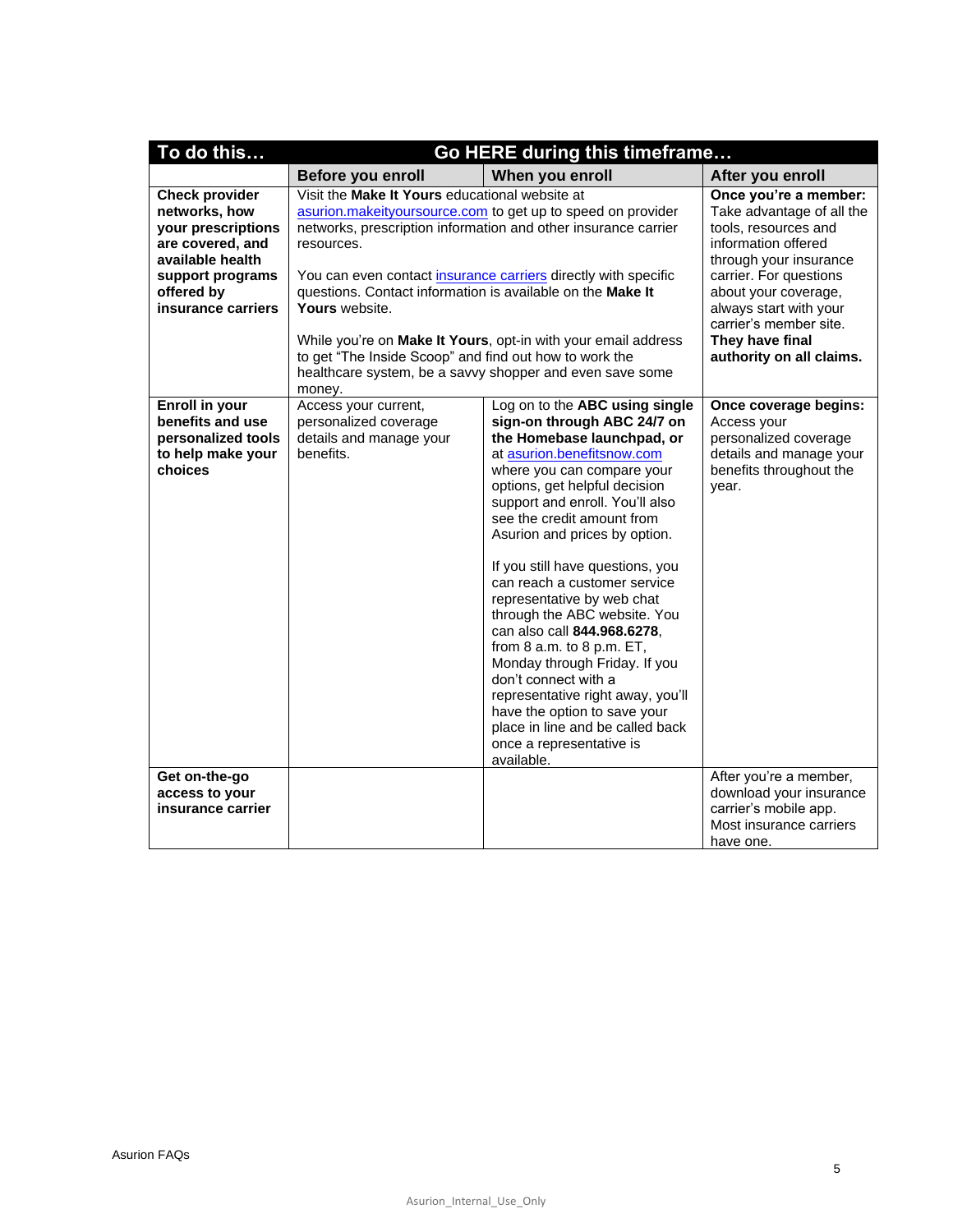## <span id="page-5-0"></span>**Enrollment**

#### <span id="page-5-1"></span>**4. Who is eligible for coverage?**

It's up to you to understand who you can cover under your medical, dental, vision, and other benefits. Be sure to review the information below before you enroll in coverage.

- All regular full-time employees averaging thirty (30) or more work hours per week are eligible. Part-time employees have access to medical, dental and vision insurance outside of the Aon Exchange through Aetna.
- Eligible dependents include your spouse and your natural children, stepchildren, adopted children and disabled children. Unmarried children of any age who are incapable of self-support due to a physical or intellectual disability and who are fully dependent on you are also eligible. Dependent children may be covered through the end of the month of their 26th birthday for the medical, dental, and vision plans and life insurance products.
- No other person qualifies as a dependent, including a parent who resides with you.  $\blacksquare$
- You must elect to enroll or waive coverage.  $\blacksquare$
- Seasonal, temporary and intern employees are not eligible.

#### <span id="page-5-2"></span>**5. What will I need to do?**

You need to enroll or you will **not** have medical coverage through Asurion.

Keep in mind, if you don't select a medical option, you won't have prescription coverage either. Additionally, you must make an election to contribute to an HSA for 2022 (if eligible) or to a flexible spending account.

To enroll, visit the ABC through the Homebase ABC icon or log in at [asurion.benefitsnow.com.](https://asurion.benefitsnow.com/) During the enrollment process, you'll need to:

- Enroll the eligible dependents you want to cover in 2022.
- Choose the insurance carriers and coverage levels you want for your medical, dental and vision benefits.
- Enroll in the rest of your benefits.

#### <span id="page-5-3"></span>**6. What happens if I don't enroll?**

If you don't enroll, you will not have benefits coverage. To contribute to a Health Savings Account (HSA) (if eligible) or to a flexible spending account, you must make an active election.

#### <span id="page-5-4"></span>**7. Can I enroll from home?**

Yes, you can enroll from home and anywhere you can access the Internet at [asurion.benefitsnow.com.](https://asurion.benefitsnow.com/) If this is your first time accessing the system, you will need to create your own user account. You will need to provide your personal information to get started.

If you have any issues logging into your account, contact the ABC at **844.968.6278**, from 8 a.m. to 8 p.m. ET, Monday through Friday.

#### <span id="page-5-5"></span>**8. Can I confirm the benefits I selected after I complete my enrollment?**

Yes, you can log back in to [asurion.benefitsnow.com](https://asurion.benefitsnow.com/) to view what you elected at any time during and after Annual Benefits Enrollment.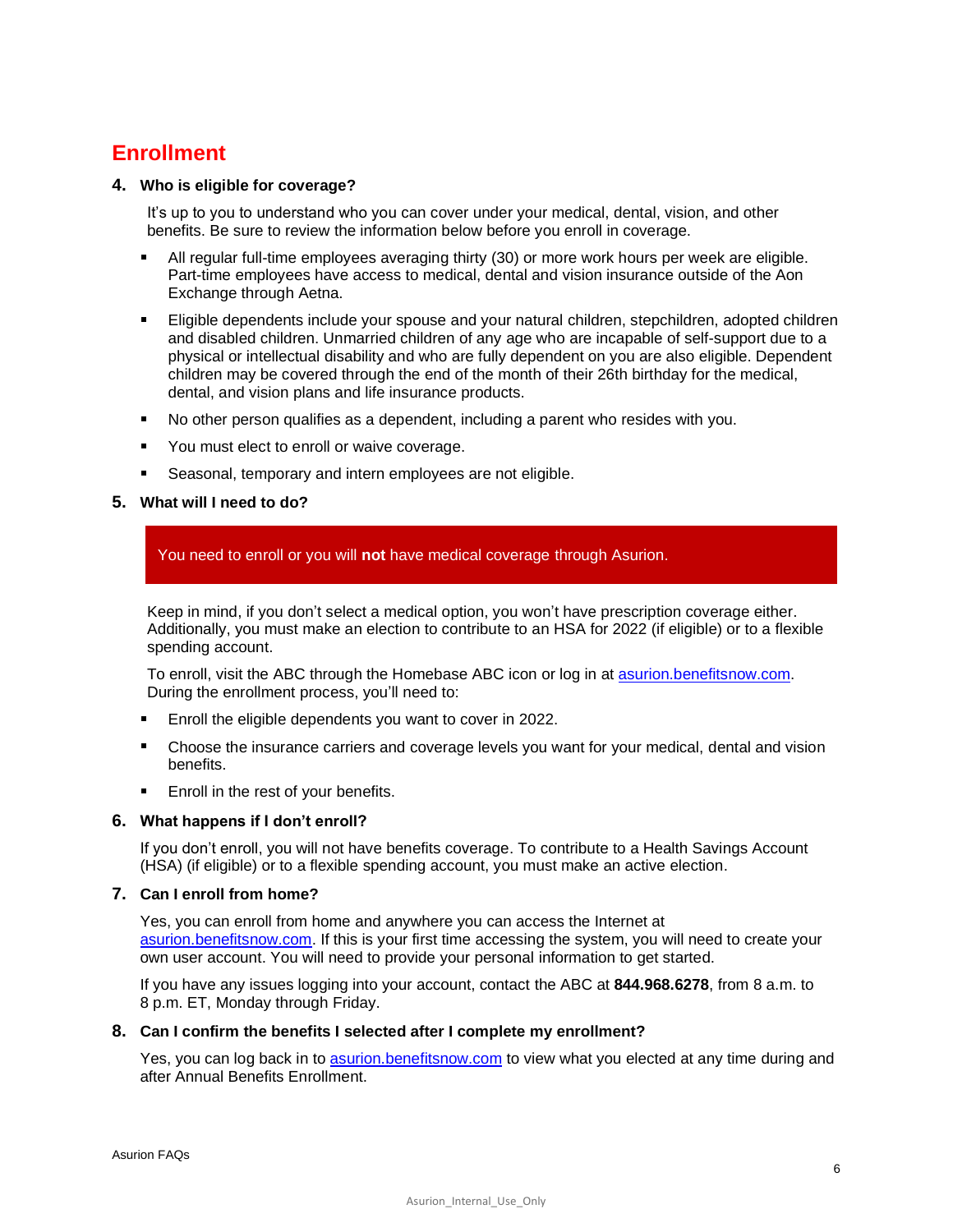## <span id="page-6-0"></span>**My Options**

#### <span id="page-6-1"></span>**9. What are my options for medical and prescription coverage?**

You have four coverage levels to choose from, including Bronze Plus, Silver, Gold and Platinum. Each coverage level is available from multiple insurance carriers at different costs. Your prescription coverage is included with the medical option you choose. When you enroll, you'll be able to compare benefits and features across your medical options.

#### <span id="page-6-2"></span>**10. I live in California. Are my medical options different?**

Your options are different from those offered to employees in other states, depending on the insurance carrier you choose.

For starters, each insurance carrier in California can choose to offer each coverage level either as an option that offers in- and out-of-network benefits (e.g., a PPO: Preferred Provider Option) **or** as an option that offers innetwork benefits only (e.g., an HMO: Health Maintenance Organization).

Also, insurance carriers can choose to offer **either the standard Gold option** (offered by Aetna and UnitedHealthcare) **or a Gold II option** (offered by Cigna, Health Net and Kaiser Permanente)—**not both**. The Gold II option **only** offers in-network benefits.

#### <span id="page-6-3"></span>**11. Can I use the same providers as I do today?**

#### ■ Aetna and UnitedHealthcare offer the **Gold** option; while

**Gold or Gold II?**

Cigna, Health Net and Kaiser Permanente offer the **Gold II** option.

In choosing between these coverage options, here's what you need to know:

- The **Gold II** coverage option offers **ONLY IN-NETWORK BENEFITS**, so if you use an out-of-network provider, the insurance carrier pays nothing and you pay the full cost of service from that provider.
- **[Learn more](https://asurion.makeityoursource.com/medical/california-medical-coverage-level) about your California** coverage options and insurance carriers.

It depends. Each insurance carrier has its own network of preferred providers (i.e., doctors, specialists, hospitals). If you want to keep seeing your current doctors, select an insurance carrier that includes your preferred providers in its network. If you are comfortable changing doctors, select an insurance carrier whose network includes providers critical to

your care. Even if you can keep your current insurance carrier through the ABC, the provider network could be different and can change at any point during the year, so *always* check the provider directories

Do **not** rely on your provider's office to know the insurance carriers' network(s). To see whether your doctor is in-network, check out the insurance carrier preview sites via the ABC.

When you enroll, check the networks of each insurance carrier you're considering on the ABC website. For the best results:

**Important!** If you have any uncertainty (for instance, covering out-of-area dependents) or you need the network name, you need to call the insurance carrier.

#### <span id="page-6-4"></span>**12. Why should I use in-network providers?**

before making a decision.

Seeing out-of-network providers may cost you substantially more than seeing in-network providers. You'll pay more through a higher deductible and higher coinsurance. You'll also have to pay the entire amount of the out-of-network provider's charge that exceeds the maximum allowed amount, even after you've reached your annual out-of-network, out-of-pocket maximum.

#### <span id="page-6-5"></span>**13. How should I choose an insurance carrier if my dependents and I live in different states?**

Because you and your dependents must enroll in the same plan, you may want to consider one of the national insurance carriers so that your dependents have access to in-network providers in most locations.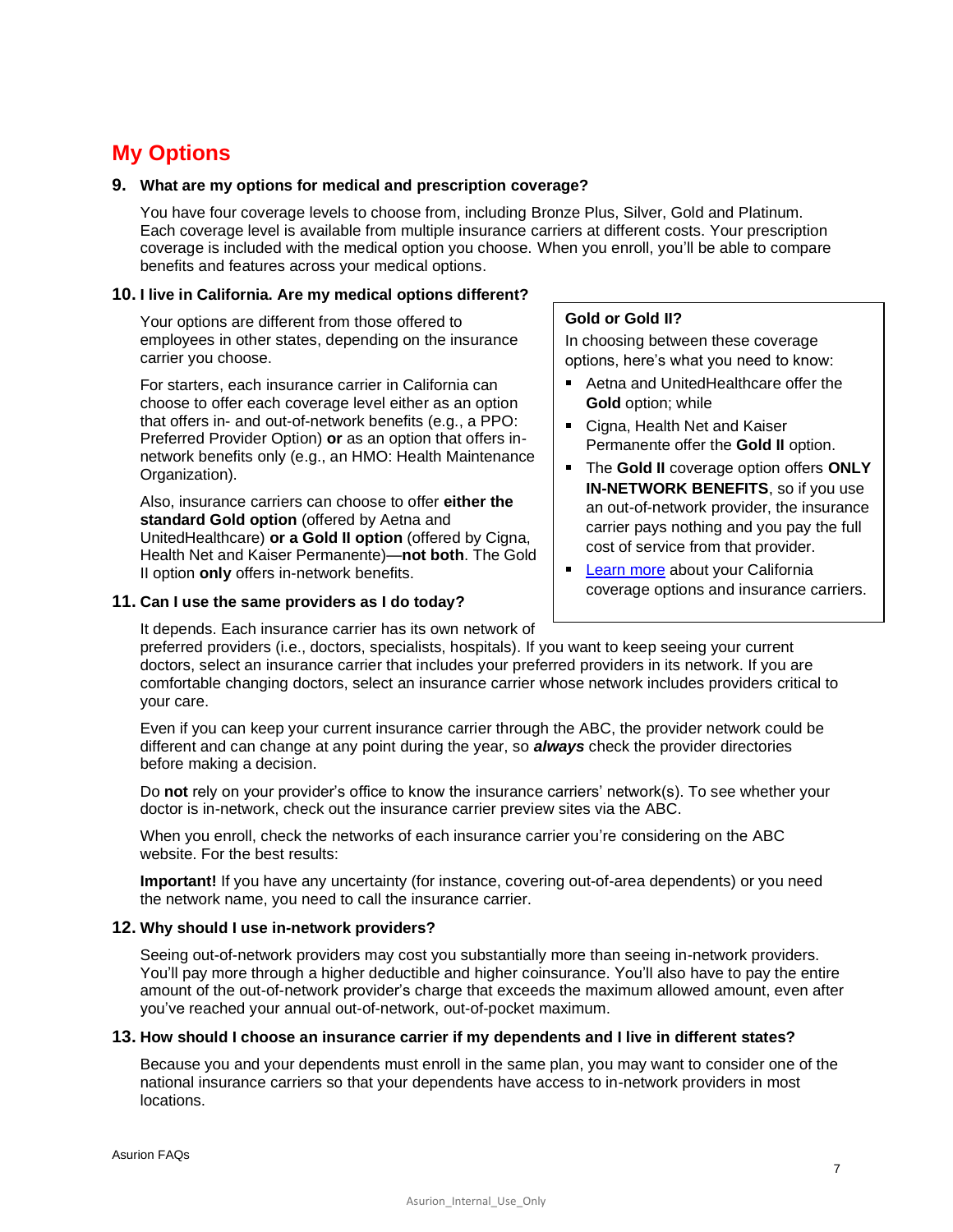Do **not** rely on your provider's office to know the insurance carriers' network(s). You need to call the insurance carrier to confirm whether an out-of-area provider participates in the network.

#### <span id="page-7-0"></span>**14. How do I decide which medical option is right for me?**

First, you should think about how you use medical insurance; do you prefer to know what you are going to spend for prescriptions and doctor's visits before you go? Then a coverage option with copayments like the Bronze Plus, Gold or Platinum options may be a better choice for you. If you

prefer lower premiums and are less concerned with the cost of everyday medical expenses—or if you are a low user of medical insurance—then you may want to consider the Silver option. With the Silver option, the premiums typically are lower and you can pay for out-of-pocket expenses with money you save in an HSA.

Check out **[ABCInfoShare.online](https://sso.alight.com/portal?pageCd=L_VBFEssential)** for stories about how different employees used their coverage based on their unique life situations.

You'll have access to pricing tools and plan comparisons as you go through the enrollment process on the ABC.

If you still have questions, you can reach a customer service representative by web chat through the ABC. You can also call **844.968.6278**, from 8 a.m. to 8 p.m. ET, Monday through Friday. If you don't connect with a representative right away, you'll have the option to save your place in line and be called back once a representative is available.

#### <span id="page-7-1"></span>**15. Are pre-existing conditions covered?**

Yes. When you enroll in medical coverage through the ABC, coverage is guaranteed, regardless of whether you and/or your eligible dependents have pre-existing conditions.

#### <span id="page-7-2"></span>**16. How are my prescriptions covered?**

Your prescription coverage is provided through your medical insurance carrier's pharmacy benefit manager—which could be a separate prescription company. Each pharmacy benefit manager has its own guidelines about how prescriptions are covered. Do your homework to determine how and if your medications will be covered under each carrier before making a selection.

**If you or a family member regularly takes medication, we strongly encourage you to call the medical insurance carrier before you enroll** to better understand how your particular prescription(s) is covered. Do not assume that your generic or brand name medication will be covered the same way by each insurance carrier each year. Visit the **Make It Yours** website for a **[list of](https://asurion.makeityoursource.com/medical/prescription-drug-questions)  [questions](https://asurion.makeityoursource.com/medical/prescription-drug-questions)** to ask.

#### <span id="page-7-3"></span>**17. What is "prior review" and when is it required?**

Before getting certain types of care, you or your doctor may be required to run it by your insurance carrier first. Getting "prior review" (also referred to as prior authorization or precertification) allows the insurance carrier to make sure you're eligible for the services, ensure you're getting care that makes sense for your condition and confirm how the bill is going to be paid.

Who completes the process depends on where you get care:

- When you stay in-network, your doctor usually completes the process on your behalf when it's required. But you should always confirm with your doctor to be sure they are handling it.
- If you go out-of-network, you are usually responsible for completing the process. You may have to work with your doctor or directly with your insurance carrier to fill out paperwork and receive the appropriate approval before getting care.

When prior review is required and you don't get preapproved, you could get stuck paying most or **all**  of the bill or a penalty. For that reason, it's always in your best interest to ask your doctor whether you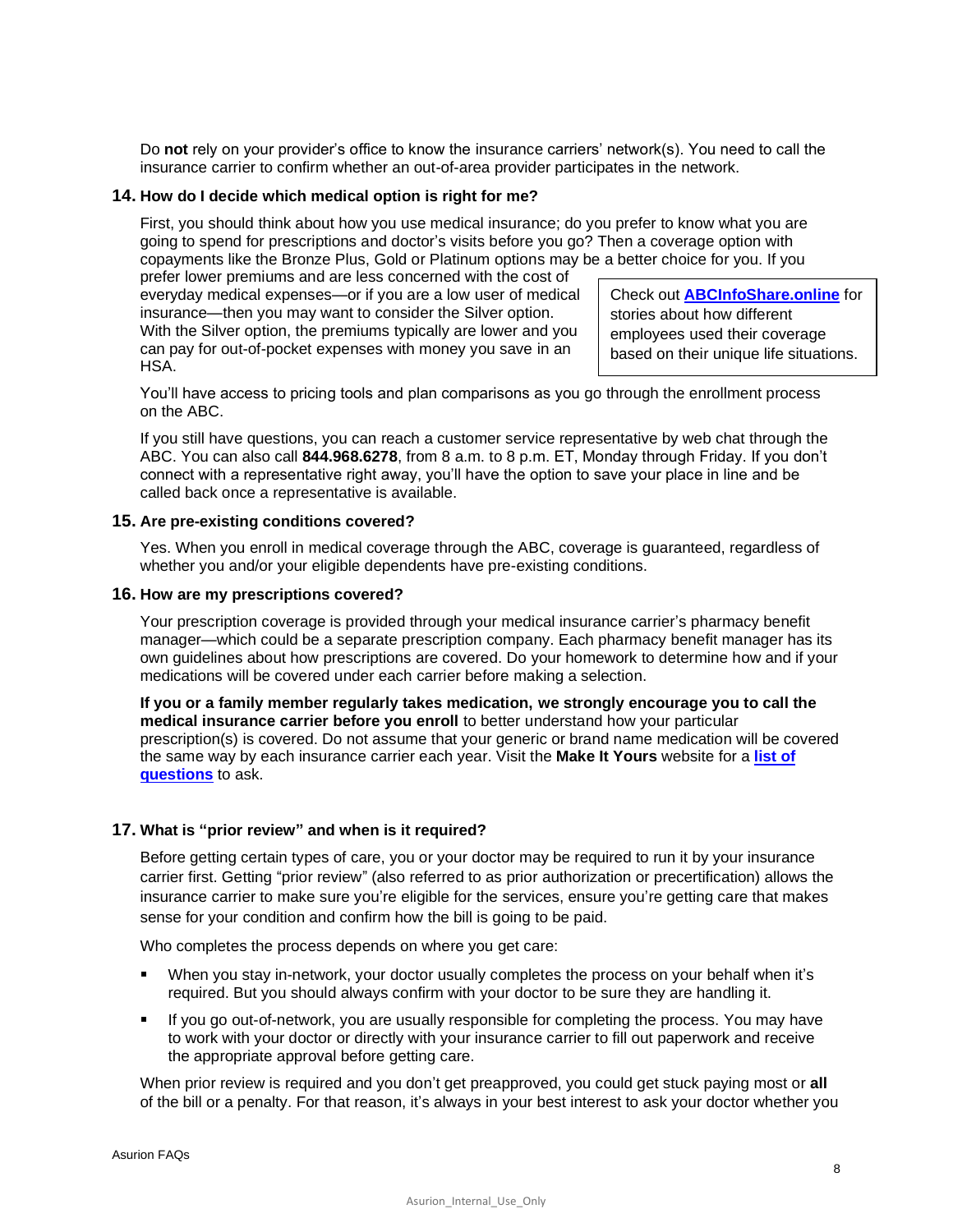need to do anything in advance and confirm that services you need will be covered by your insurance carrier.

#### <span id="page-8-0"></span>**18. What do I need to know about dental networks?**

Just like the medical insurance carriers, each dental insurance carrier has its own provider networks that can vary by the coverage level you choose. If it's important that you continue using the same dentist, you should check to see whether your dentist is in the network before you choose a carrier.

Do **not** rely on your provider's office to know the insurance carriers' network(s). To see whether your dentist is in network:

- Check out the **[insurance carrier](https://asurion.makeityoursource.com/your-carrier-connection)** preview sites.  $\blacksquare$
- $\blacksquare$ When you enroll, check the networks of each insurance carrier you're considering on the ABC.
- Call the insurance carrier to confirm your dentist is in-network.

If you are considering a **Platinum** dental option:

- It may cost less than some of the other options, but you **must** get care from a dentist who participates in the insurance carrier's DHMO network. The network is considerably smaller, so be sure to check the availability of local in-network dentists before you enroll.
- The Platinum dental option **does not** provide out-of-network benefits. If you don't use an in- $\blacksquare$ network dentist, you'll pay for the full cost of services.

#### <span id="page-8-1"></span>**19.What do I need to know about vision networks?**

Each vision insurance carrier has its own provider network. If it's important that you continue using the same eye doctor or retail store, you should check to see whether your preferred eye doctor or retail store is in the network before you choose an insurance carrier.

Do **not** rely on your provider's office to know the insurance carriers' networks. To see whether your eye doctor or retail store is in-network:

- $\blacksquare$ Check out the **[insurance carrier](https://asurion.makeityoursource.com/your-carrier-connection)** preview sites.
- $\blacksquare$ When you enroll, visit the ABC to check the network of each insurance carrier you're considering.

#### <span id="page-8-2"></span>**20. What other benefit options are available to me through the ABC?**

You can choose to supplement your medical coverage with:

- $\blacksquare$ **Critical illness insurance:** Pays a benefit if you or a covered family member is treated for a major medical event (such as a heart attack or stroke) or diagnosed with a critical illness (such as cancer or end-stage kidney disease).
- **Hospital indemnity insurance:** Pays a benefit in the event you or a family member covered under this plan is hospitalized.
- **Accident insurance:** Pays a benefit in the event you or a covered family member is in an accident.

You also can choose to enroll in:

- **Legal services:** Covers attorney fees for things like divorce and separation, real estate matters,  $\blacksquare$ and more.
- **If Identity theft protection:** Monitors your personal information and takes steps to protect you from fraud and more.
- **Group universal life coverage with a long-term care provision:** Plan care for yourself or a covered dependent during the final season of life.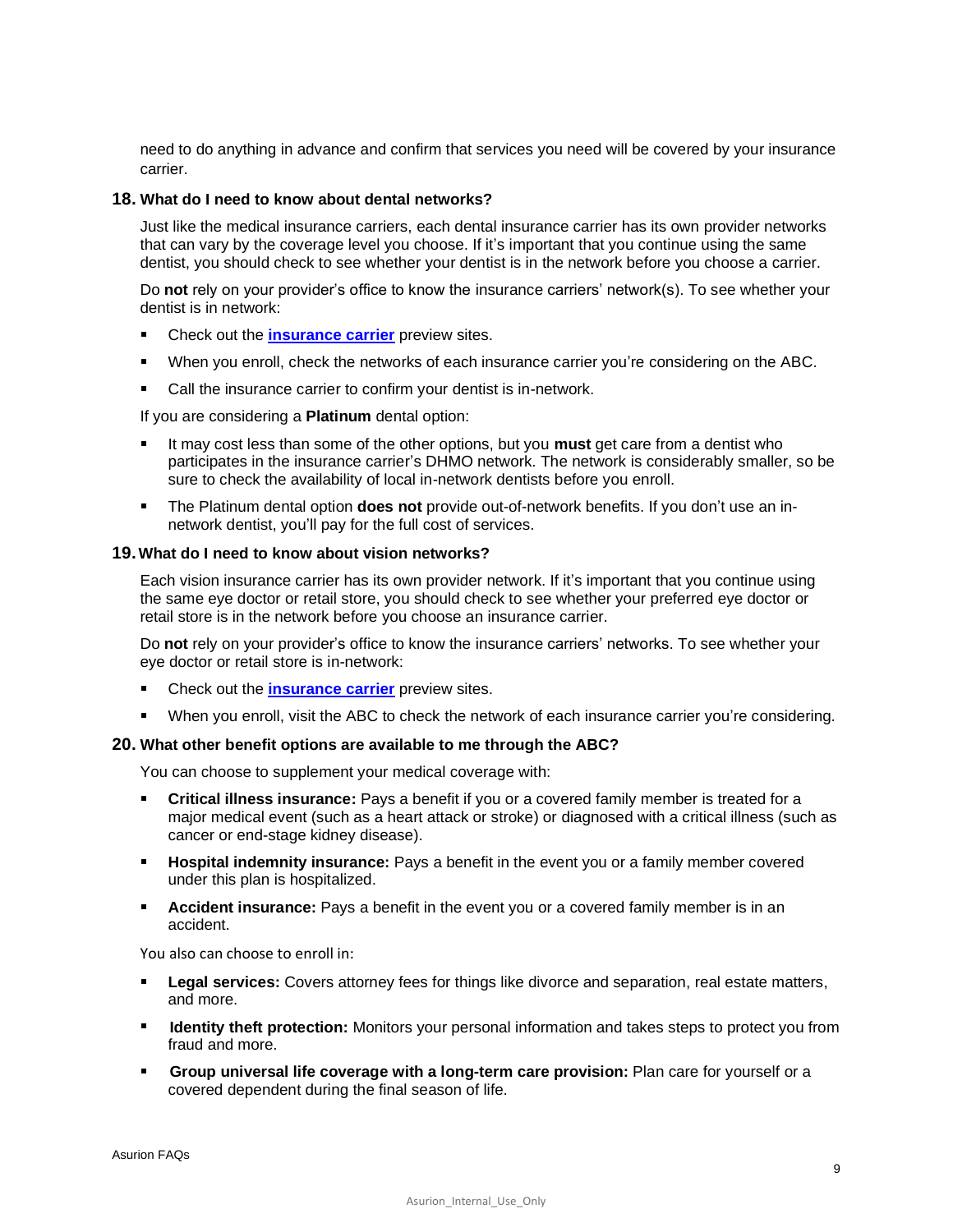Get detailed information about all benefit options during Annual Benefits Enrollment at [asurion.benefitsnow.com.](https://asurion.benefitsnow.com/)

### <span id="page-9-0"></span>**Paying for Coverage**

#### <span id="page-9-1"></span>**21. When will I find out the cost of coverage?**

Before the enrollment period starts, take advantage of an interactive pricing tool that helps you compare the costs of your healthcare options based on your situation. You can even see how your costs stack up against other coverage options available to your family. To access the pricing tool, go to<http://benefitspricing.com/asurion>**.** *(***Contact an ABC representative to get the access code.***)* During the enrollment window, you'll be able to see the credit amount from Asurion and your price options on the ABC.

#### <span id="page-9-2"></span>**22. Do I get to keep the Asurion premium credit if I don't enroll in coverage?**

No. The premium credit you get from Asurion is for the medical and dental coverage you purchase through the ABC. A cash refund or credit for other benefits is not available.

#### <span id="page-9-3"></span>**23. What happens if I enroll in the Silver (high-deductible) option and have expenses early in the plan year?**

If you enroll in the Silver option and have medical and/or prescription expenses shortly after the plan year begins, you should be prepared to pay up to the cost of your deductible. Even if you start contributing to an HSA right away, your HSA may not have enough money to cover costly services early in the year. One option is to pay for those early qualified expenses out of pocket and then, when your account balance grows enough to cover the expense, reimburse yourself from your HSA. This is a good reason to make sure you're saving enough in an HSA.

Keep in mind that your HSA balance rolls over year to year if you don't use all that you've saved.

If you choose not to contribute to the HSA, the Silver option is likely not the best option for you.

#### <span id="page-9-4"></span>**24. What's a Health Savings Account?**

An HSA is a special bank account that you can elect to participate in when you enroll in the Silver option. It works like a savings account for qualified healthcare expenses. The HSA allows you to set aside tax-free money to pay for qualified healthcare expenses, like your medical, dental and vision copays, deductibles and coinsurance.

Make sure you use money in your HSA **only** for qualified healthcare expenses. If you use money in your HSA for unqualified expenses, you'll pay income taxes on that money and an additional 20% penalty tax if you're under age 65. Keep careful records of your healthcare expenses and withdrawals from your HSA, in case you ever need to provide proof that your expenses were qualified.

You decide whether to enroll in an HSA and how much (if any) money you want to contribute. And if you don't use all the money in your HSA for eligible healthcare expenses, the money can stay in your account to roll over to the next year and earn tax-free interest. If you have questions about the use and appropriateness of an HSA as it applies to your specific situation, you should consult a tax professional.

#### <span id="page-9-5"></span>**25. Why would I want to use an HSA?**

An HSA allows you set aside money to pay for qualified healthcare expenses like your medical, dental and vision copays, deductibles and coinsurance. You decide how much money you want to contribute, and you can change your contribution at any time during the year. If you don't use the balance in your account for eligible healthcare expenses, it rolls over to the next year; it's your money.

The HSA has the following tax advantages: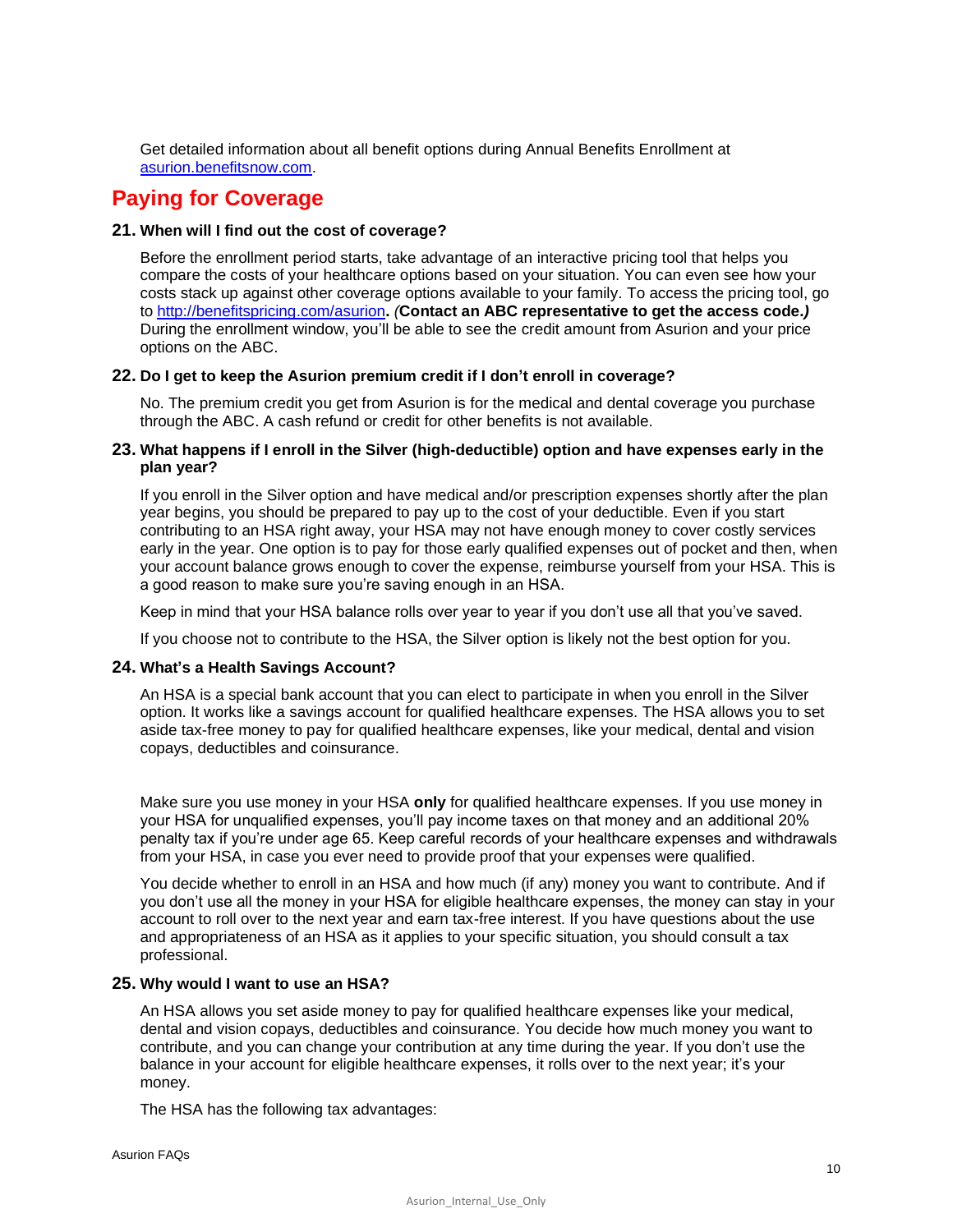- Your contributions to an HSA are tax-free, meaning that they are deducted from your paycheck before taxes are taken out. This lowers your total taxable income for tax purposes.
- Interest earnings on your HSA balance are not taxed.  $\blacksquare$
- $\blacksquare$ You are not taxed on the HSA dollars when you use them to pay eligible expenses.
- The HSA money you do not use will roll over to the next year.
- Your HSA money is always yours to keep and use, even if you change medical coverage, leave the company or retire.

The HSA is available only when you enroll in the Silver option. In the Silver option, you're responsible for 100% of your medical and prescription expenses until you meet your deductible. The HSA is a great way to pay less for those out-of-pocket expenses because you're using tax-free money.

#### <span id="page-10-0"></span>**26. How is an HSA different from a Healthcare Flexible Spending Account?**

While both accounts offer a tax-free benefit when you pay for eligible medical, dental and vision expenses, they differ in several key ways. Compare their **[differences](https://asurion.makeityoursource.com/medical/hsa-vs-fsa)** on the Make It Yours website.

#### <span id="page-10-1"></span>**27. Can I enroll in both an HSA and a Dental and Vision Flexible Spending Account?**

Yes. If you enroll in the Silver option, enroll in a dental and vision FSA, or both. If you elect both, in order to contribute to an HSA, your dental and vision FSA can only be used to pay for eligible dental and vision expenses. Your HSA can be used for eligible medical, prescription, dental and vision expenses.

Any remaining balance in a dental and vision FSA at year-end will be forfeited; however, your HSA balance is always yours to keep and use, even if you change medical coverage, leave the company or retire.

#### <span id="page-10-2"></span>**28. Can I contribute to an HSA if I am covered under my spouse's general purpose Healthcare FSA?**

No. If your spouse's general purpose Healthcare FSA covers your medical expenses, it would be considered other health coverage and you would not be eligible to contribute to an HSA.

#### <span id="page-10-3"></span>**29. Can I contribute to an HSA?**

In order to contribute to an HSA, you need to meet the following criteria:

- **You must be enrolled in the Silver coverage option;**
- You cannot be enrolled in Medicare or a veteran's medical plan (TRICARE);
- You cannot be claimed as a dependent on someone else's tax return;  $\blacksquare$
- You cannot be covered by any other health insurance plan, such as a spouse's plan, that is not a high-deductible option; and
- You cannot be enrolled in a general-purpose Healthcare FSA, but you may be enrolled in a dental and vision FSA.

You can use money from your HSA to pay your dependents' healthcare expenses as long as you claim them as dependents on your federal income taxes (generally children up to age 19, or under age 24 if they are full-time students).